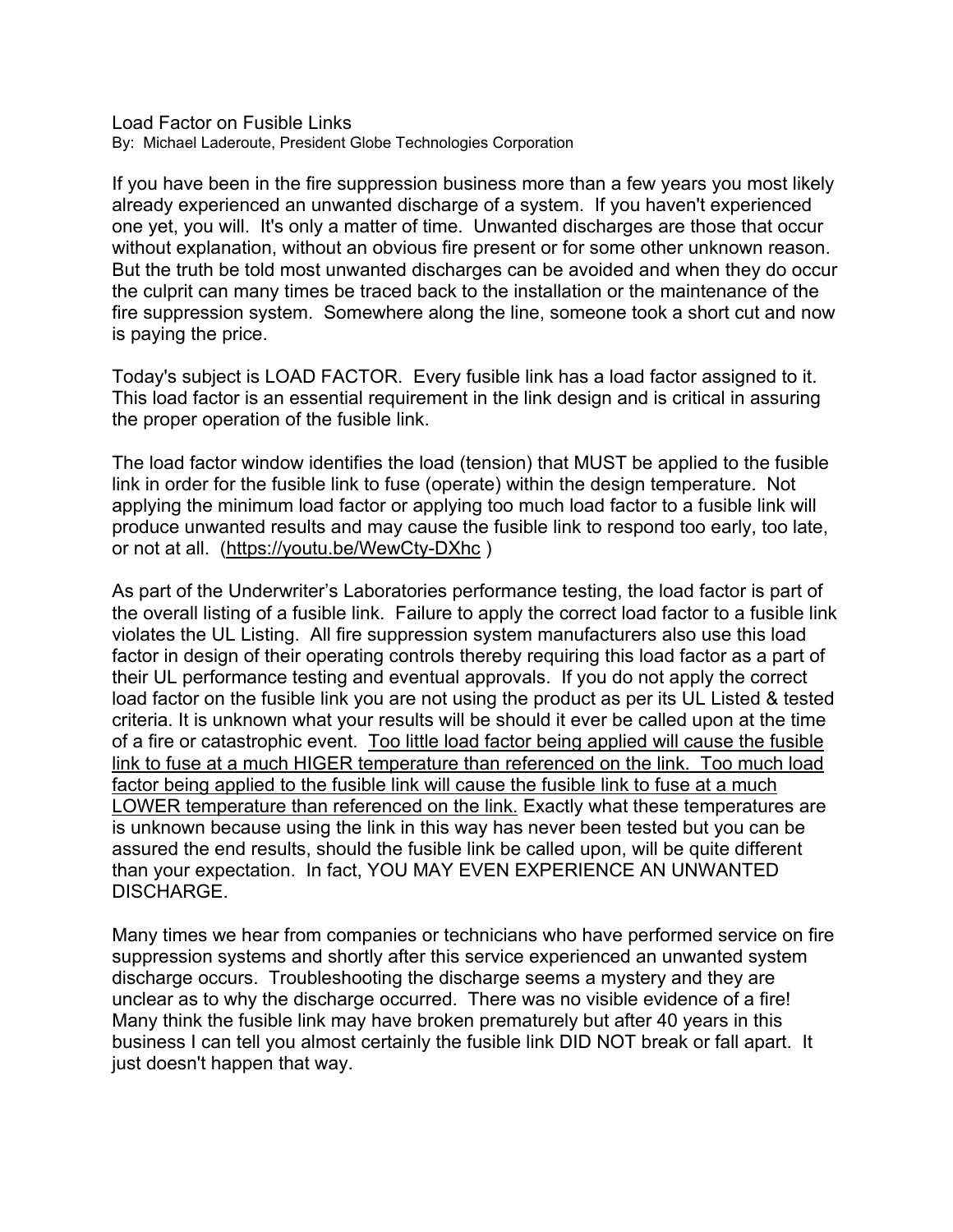The fact is the root cause of the unwanted discharge may be a violation of the load factor. Each mechanical control head of a fire suppression system when set up properly applies a load to its detection line cable. Each is quite different but necessary. It is assumed this load being applied by the control head is within the design criteria load factor of the fusible link being used. QUESTION: Did you ever check it? In the case of a new system installation with new equipment there is always an assumption that the load factor is within tolerance but, after several operations of the control head during setup, installation and semi-annual maintenance as well as years of service the load being applied may have changed.

Did you know that link manufacturers recommend you check and validate the load factor being applied to the fusible link about every two (2) years? This is nowhere to be found in the fire code or even discussed in the manufacturer's manual however, since the load factor is a critical requirement to assure the performance of the fusible link, measuring this load factor during an installations life cycle just makes good safety sense.

Many system control heads use a spring and ratchet assembly to apply the required load factor. As you exercise the spring it gradually becomes weaker over time. Most service technicians compensate by increasing the tension. They will apply increasingly more turns on the ratchet assemble in the control head creating greater stress on the fusible link and placing it in a position that is outside the required load factor window. Having done that, should the fusible link ever be call upon, what will be the result????? It's unpredictable!

We all learned during UL300 re-qualification testing of fire suppression systems it was important to detect the fire early in order to have successful extinguishment. Load factor requirements play an important part in achieving that goal. I cannot stress enough the importance of not skipping the step of validating the load factor or revalidating it after installation and during service and maintenance. Ignoring it may cause or contribute to undesirable results.

Applying the proper load factor to the fusible link via the detection line along with proper placement of the fusible link above each protected appliance, and in the plenum area in the exhaust stream allows you to fine tune your system and chose the best temperature rating fusible link for the application. This link temperature rating is identified during your temperature study. WHAT? You didn't perform a temperature study? The truth be told the industry uses way too many 450ºF & 500ºF degree fusible links in places where lower temperature fusible links should be installed. By doing this, the system is not fined tuned to its maximum "fire detection capabilities" & optimal operating condition.

For additional info visit www.globetechnologies.com.